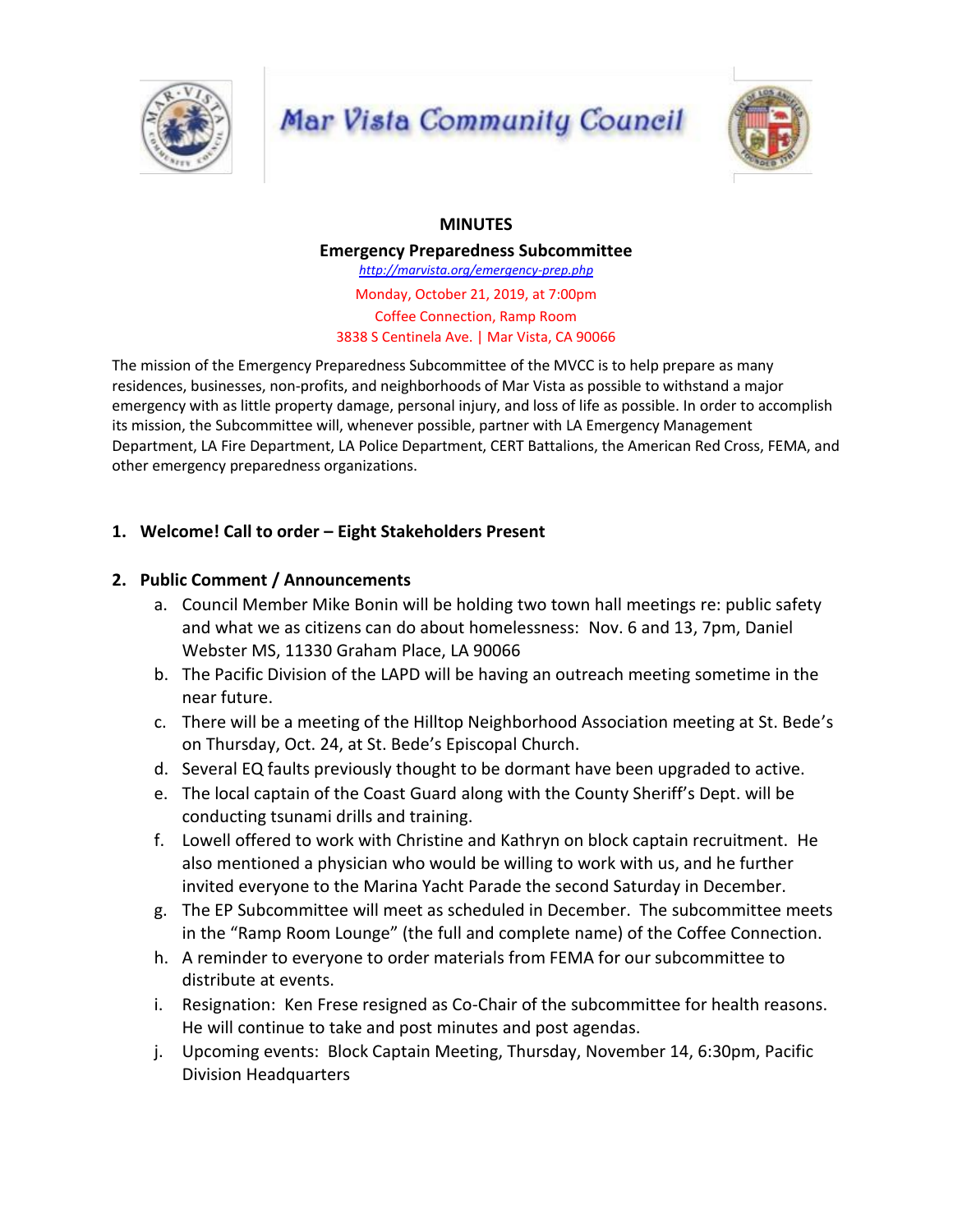3. **Reading and Approval of Past Meeting Minutes:** Ken moved and Kathryn seconded approving the minutes of the July 15, 2019, meeting as printed. **Motion approved without dissent.**

### 4. **Old Business**

a. Final Summary of the evaluations of Disaster Survival Seminar, September 15, 2019.

45 participants in the event. 32 evaluations completed.

| Number of times each item was circled: |                                                 | Bad      | Poor     | Fair     | Good | Excellent |
|----------------------------------------|-------------------------------------------------|----------|----------|----------|------|-----------|
|                                        | Relevance of the information presented.         | $\Omega$ |          |          |      | 29        |
|                                        | 2. Knowledge of the speaker.                    | 0        | O        | $\Omega$ |      | 30        |
|                                        | 3. Communication skills of the speaker.         | 0        | 0        |          | 3    | 28        |
|                                        | 4. Amount of time for questions/interaction.    | 0        |          | 4        |      | 24        |
|                                        | 5. Quality of the hands-on practice sessions.   | 0        | 0        |          | 5    | 24        |
| 6.                                     | Quality of the handout.                         | 0        | $\Omega$ | $\Omega$ | ь    | 18        |
|                                        | 7. The overall quality of the seminar/workshop. | 0        | 0        |          |      | 26        |
|                                        |                                                 |          |          |          |      |           |

#### Comments and/or suggestions for improvement:

- Great.
- Great. Informative.
- Thank you!
- So thankful for hands on experience! Thank you.
- Great! I would record the presentation. PowerPoint will be difficult to follow for those who didn't attend.
- Hard to see have a check-off sheet for the # of stations you visit.
- Visibility from the rear of the audience. Should seat short people in front.
- Great. Thank you.
- Excellent. Efficient. Even entertaining (always a plus!) THANKS!
- Information was fantastic. Some facts were exaggerated. But overall message was good. I think the hands on/First Aid is good to know, but should be taught as a separate class.
- Great should do again.
- Outstanding! Thank you, Bill!
- Thank you so much!
- Good job overall Thanks for refresher!
- Some demonstrators were too chatty. Speaker was excellent!

## 5. **New Business**

## **a. Discussion Items**

**i. Proposal: Sponsor one training event per quarter in Mar Vista, for example, Red Cross CPR or First Aid class, CERT, Disaster Awareness Class, ham radio preparation, RYLAN, preparedness fair, Disaster Survival Seminar. Motion to approve made by Rob, seconded by Christine: approved without dissent.** It was decided to program each quarterly event in a month when there are five Sundays. This scheduling procedure enables the subcommittee to publicize the quarterly event at the MV Farmer's Market on the 4<sup>th</sup> Sunday of that month. A motion for the MVCC (as well as neighborhood associations) to fund refreshments for these events will be presented at our next meeting.